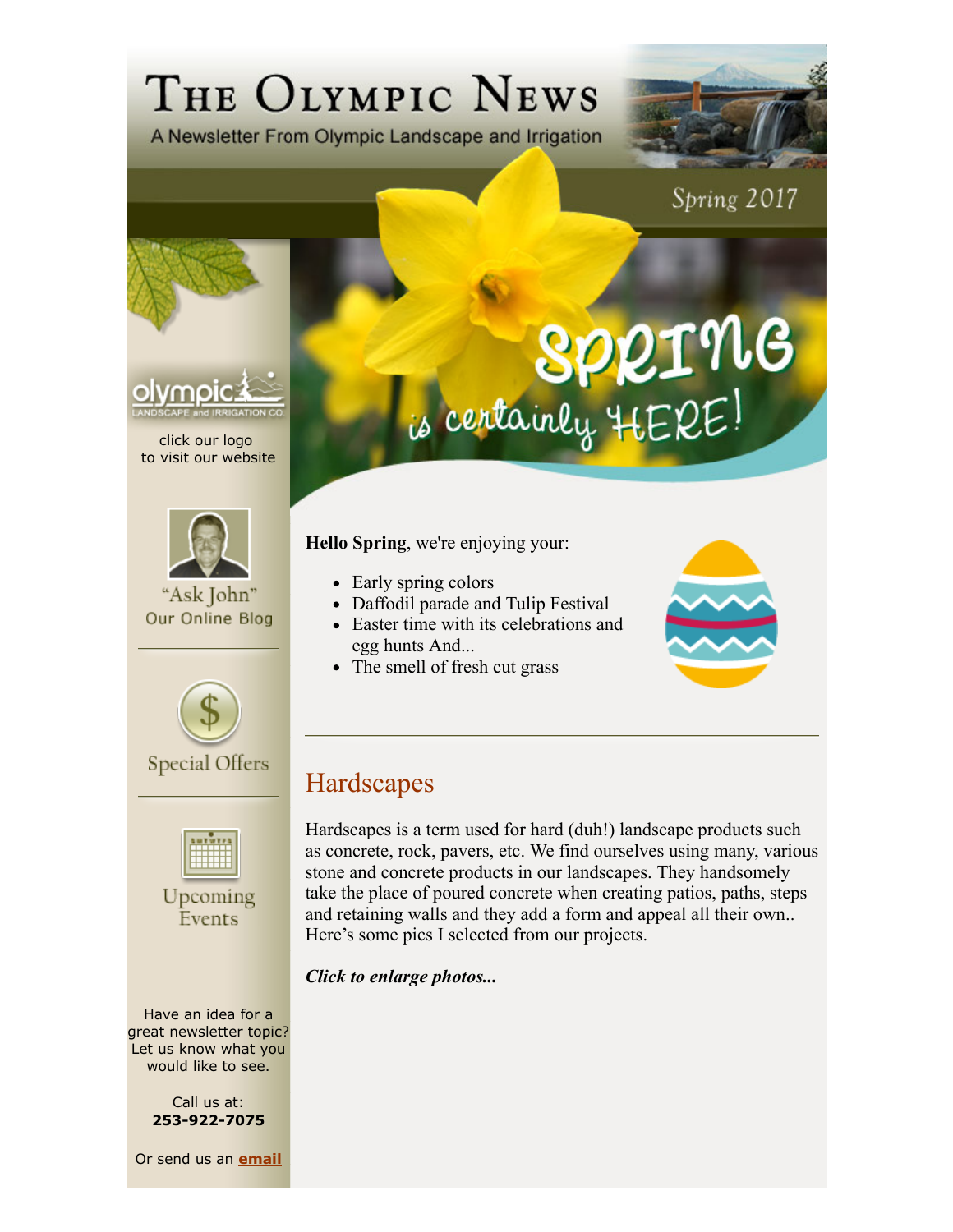

Olympic is celebrating 40 years this year with an Open House at CI Shenanigan's on Tacoma's waterfront. You are invited to this event on **Wednesday, July 26th from 4:00 to 8:00**. Hors d'oeuvres and drinks will be available for our guests. Simply RSVP by clicking "count me in" below, and come and go as you please.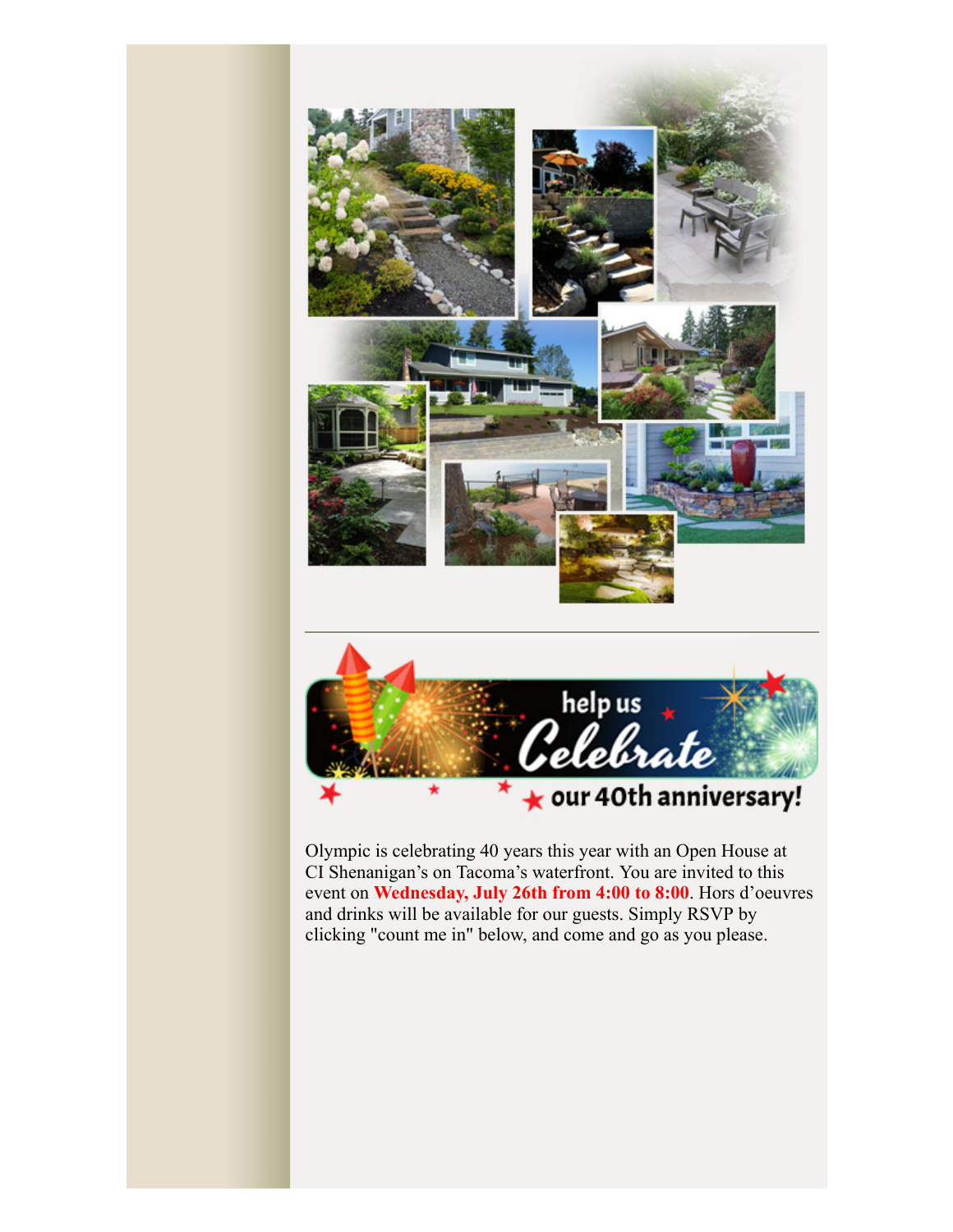



Email me and I'll draw a winner on Friday, **April 28th. You'll be notified** by email.

- No purchase necessary.
- Click **HERE** to enter.

## Heavy Metal Rocks

How fun it was for our Staff and Crew to install this exceptional display at the Tacoma Home & Garden Show, 2017. We did not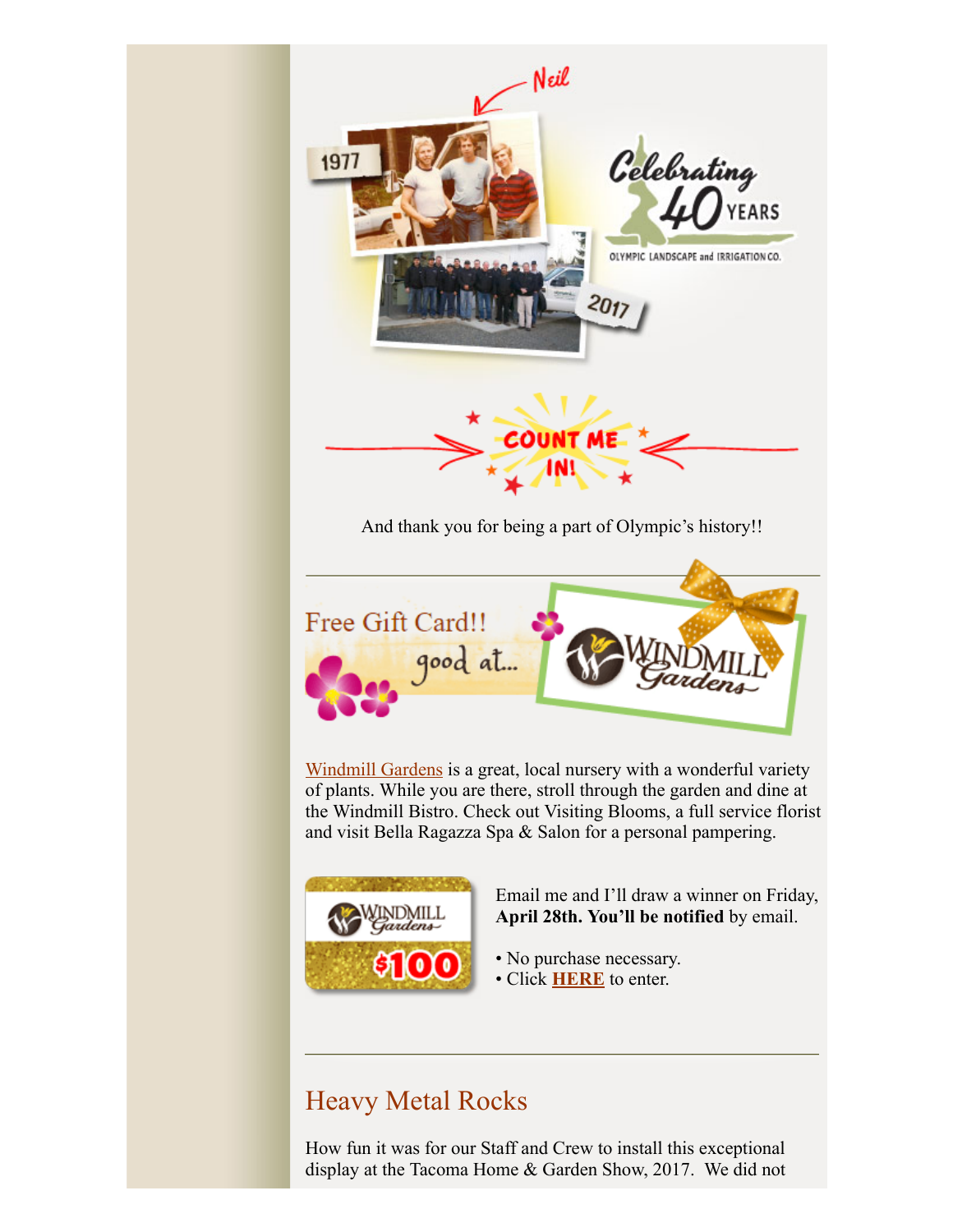hold back!! The industrial overtone of our HEAVY METAL ROCKS display, intriguing in itself, was softened by gracious, well-designed entertainment areas. Look for yourself and then catch the 4 minute time lapse creation.

*Click to enlarge photos...* 





Check out our Tacoma Home Show photos on Facebook!



And here's our time-lapse version of the construction, our visitors and the take down of our Grand Display.

*...all in 4 minutes!*